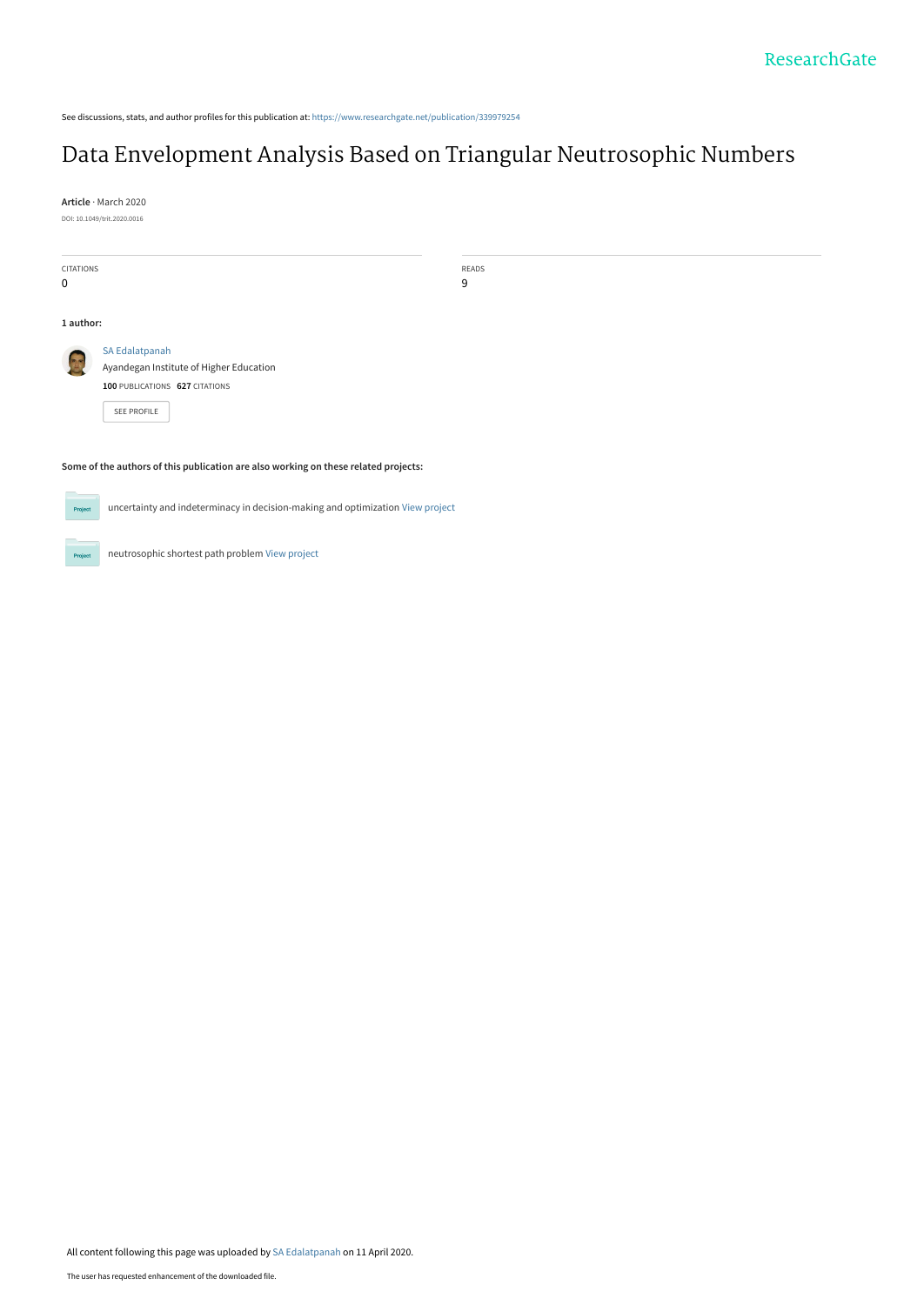Research Article

# Data envelopment analysis based on triangular neutrosophic numbers

S.A. Edalatpanah  $\boxtimes$ 

Department of Applied Mathematics, Ayandegan Institute of Higher Education, Iran ✉ E-mail: saedalatpanah@gmail.com

Abstract: Data envelopment analysis (DEA) is one of the best mathematical techniques to compute the overall performance of units with some inputs and outputs. The original DEA methods are developed to tackle the information based on the crisp number but no ability to handle the indeterminacy, impreciseness, vagueness, inconsistent, and incompleteness information such as triangular neutrosophic numbers (TNNs). This study attempts to establish a new model of DEA, where the information on decision-making units is TNNs. Initially, the concept and features of a conventional DEA model and the comparative TNNs are discussed. Besides, some new ranking functions of TNNs are presented. Furthermore, based on the mentioned ranking functions, an algorithm for solving the new model has been established. A comparison of the new model with an existing method and other kinds of uncertainty tools has been provided. In comparison with the existing methods, the significant characteristic of the new model is that it can handle the triangular neutrosophic information simply and effectively. Finally, the implementation of this strategy for an example has been applied for various models of DEA.

## 1 Introduction

As a robust analytical tool for the benchmarking and efficiency evaluation, data envelopment analysis (DEA) is a technique for evaluating the relation efficiency of decision-making units (DMUs), developed initially by Charens et al. [\[1](#page-4-0)] within a printed-paper named CCR. They extended the non-parametric method introduced by Farrell [\[2\]](#page-4-0) to gauge DMUs with multiple inputs and outputs. The Banker-Charnes-Cooper model (BCC) model is an extension of the previous model under the assumption of variable returns to scale [\[3\]](#page-5-0). In addition to CCR and BCC, several models discuss DEA from several perspectives: range adjusted measure (RAM) by Cooper et al. [\[4\]](#page-5-0), slack-adjusted DEA by Sueyoshi [\[5\]](#page-5-0), additive model by Seiford and Thrall [[6\]](#page-5-0), slacks based measure (SBM) model by Tone [\[7](#page-5-0)], and free disposal hull (FDH) model by Deprins et al. [\[8](#page-5-0)], all of which are DEA basic models.

At present, the DEA technique is developing rapidly, and it is used for the assessment of various industries and organisations [\[9](#page-5-0)–[19](#page-5-0)]. In classical DEA models, DMUs are evaluated by considering input and output values to measure rational efficiency as compared to different DMUs; eventually, the measure to which rational efficiency belongs is obtained (0, 1). The first DEA models need precise and crisp data. However, in numerous cases such as when producing a system or in the preparation process, the banking system, insurance industry, and financial service system, data are unstable, uncertain, and complicated; therefore, cannot be accurately measured. Consequently, many analysts attempted to model DEA with completely different questioning hypotheses.

Fuzzy set (FS) is one of the essential tools to deal with the uncertainty phenomena [[20](#page-5-0)–[23](#page-5-0)]. The first attempt at using FSs in DEA can be found in the work of Sengupta [[24\]](#page-5-0). Generally, using the fuzzy theory in DEA models can be classified as shown in Fig. [1](#page-2-0) [\[25](#page-5-0)]. Several works investigated on fuzzy DEA models; some study information may be found in [\[26](#page-5-0)–[40\]](#page-5-0). However, FSs can consider only the membership function and cannot deal with other parameters of vagueness.

For this reason, Atanassov [[41\]](#page-5-0) established the intuitionistic FS (IFS), which can define the membership and non-membership functions. There are also various research studies addressing the use of IFSs in DEA; see [[42](#page-5-0)–[45](#page-5-0)].

creativecommons.org/licenses/by-nc-nd/3.0/)

Although the theory of IFSs can handle incomplete information in various real-world issues, it cannot address all types of uncertainty, such as indeterminate information. Therefore, Smarandache [[46](#page-5-0)–[47\]](#page-5-0) presented the neutrosophic set (NS) as a robust tool that generalises the classical and all kinds of FSs (FSs and IFSs). NSs can accommodate ambiguous, indeterminate, and conflicting information where the indeterminacy is clearly quantified and define three kinds of membership functions independently. In the past few years, the field of NS, logic, measure, probability, and statistics, pre-calculus, and calculus, and their applications in multiple areas have been extended and applied in various fields. For more information, see [\[48](#page-5-0)–[59](#page-5-0)].

While NS theory has been widely used in various problems, there are not many studies that have implemented NS to tackle ambiguity or indeterminacy in DEA.

The utilisation of neutrosophic logic in DEA can be traced to Edalatpanah [[60\]](#page-5-0). Kahraman et al. [\[61](#page-5-0)] presented a hybrid algorithm based on neutrosophic AHP and DEA for bringing a solution to the efficiency of private universities. Edalatpanah and Smarandache [[62\]](#page-5-0), based on some operators and natural logarithm, proposed an input-oriented DEA model with simplified neutrosophic numbers.

Recently, Abdelfattah [\[63](#page-5-0)] by converting a DEA with NS data into an interval DEA developed a new DEA model under triangular neutrosophic numbers (TNNs). He solved this model based on the approach of Despotis and Smirlis [[64\]](#page-5-0). Although this approach is interesting, however, there are some limitations. One of them is that this method has high running times, mainly when we have many inputs and outputs. Furthermore, as stated in [\[65\]](#page-5-0), the main flaw of [[64\]](#page-5-0) is the existence of several production frontiers in the steps of efficiency measure, and this leads to the lack of comparability between efficiencies. So, in this study, we design a new model of DEA with TNNs and establish a simple approach to solve it.

This paper is organised as follows: some basic knowledge, concepts, and arithmetic operations on TNNs are introduced in Section 2. In Section 3, we review a basic DEA model and propose some ranking functions. Section 4 introduces a new DEA model with TNNs data and proposed a new strategy to solve it. In Sections 5 and 6, numerical tests are presented to show the reliability and efficiency of the method. Finally, some conclusions are stated in Section 7.

ISSN 2468-2322 Received on 26th January 2020 Revised on 28th February 2020 Accepted on 6th March 2020 doi: 10.1049/trit.2020.0016 www.ietdl.org

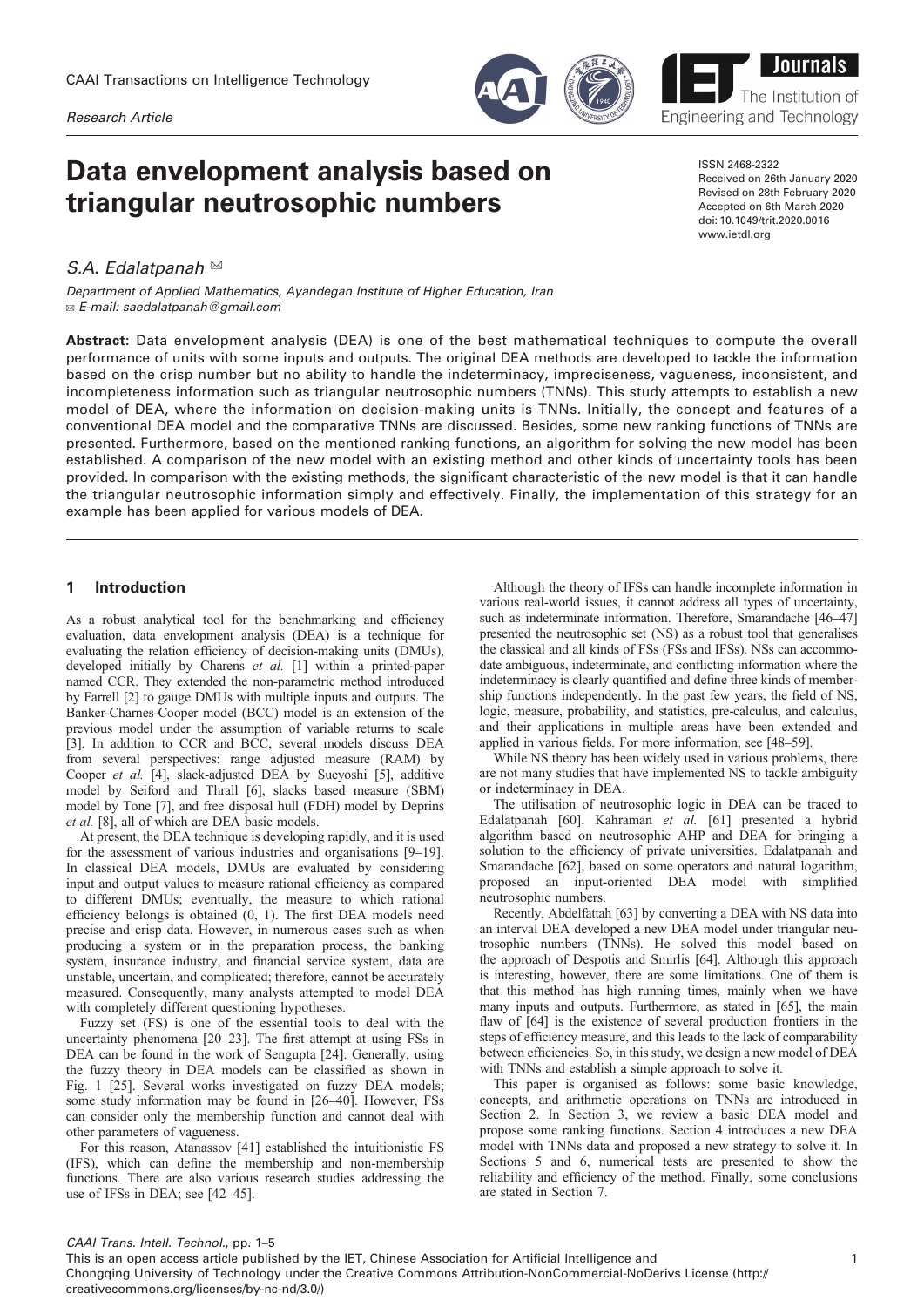<span id="page-2-0"></span>

Fig. 1 Classification of fuzzy DEA methods

## 2 Prerequisite

Here, we addressed some basic definitions regarding NSs and the related concepts.

Definition 1: Neutrosophic set [[46](#page-5-0), [47\]](#page-5-0). A NS in universal X is defined by three membership functions for the truth, indeterminacy, and falsity of x in the real non-standard  $]$ <sup>-1</sup>, where their summation belong to [0, 3].

Definition 2: Single-valued Neutrosophic set [\[51](#page-5-0)]. If the three membership functions of NS are singleton in the real standard [0, 1], then, a single-valued NS  $\psi$  is denoted by

$$
\psi = \{(x, \ \tau_{\psi}(x), \ \iota_{\psi}(x), \ \nu_{\psi}(x)) | x \in X\}
$$

which satisfies the following condition:

$$
0 \le \tau_{\psi}(x) + \iota_{\psi}(x) + \nu_{\psi}(x) \le 3. \tag{1}
$$

Definition 3: TNN [[51\]](#page-5-0). A triangular neutrosophic number (TNN) is denoted by  $A^{\aleph} = \langle (a^l, a^m, a^u), (\mu, i, \omega) \rangle$ , where the three membership functions for the truth, indeterminacy, and falsity of x can be defined as follows:

$$
\tau_{A^{\kappa}}(x) = \begin{cases}\n\frac{(x-a^l)}{(a^m-a^l)} \mu & a^l \le x < a^m, \\
\mu & x = a^m, \\
\frac{(a^u-x)}{(a^u-a^m)} \mu & a^m \le x < a^u, \\
0 & \text{otherwise.} \n\end{cases}
$$
\n(2)

$$
L_{A^{N}}(x) = \begin{cases} \frac{(a^{m} - x)}{(a^{m} - a^{l})} i, & a^{l} \leq x < a^{m}, \\ i, & x = a^{m}, \\ \frac{(x - a^{u})}{(a^{u} - a^{m})} i, & a^{m} \leq x < a^{u}, \\ 1, & \text{otherwise.} \end{cases} \tag{3}
$$

$$
\nu_{A^{\aleph}}(x) = \begin{cases}\n\frac{(a^m - x)}{(a^m - a^l)} \omega, & a^l \le x < a^m, \\
\omega, & x = a^m, \\
\frac{(x - a^u)}{(a^u - a^m)} \omega, & a^m \le x < a^u, \\
1, & \text{otherwise.} \n\end{cases}
$$
\n(4)

where  $0 \le \tau_{A^{N}}(x) + \iota_{A^{N}}(x) + \nu_{A^{N}}(x) \le 3, x \in A^{N}$ .

Definition 4: Arithmetic operations [[51\]](#page-5-0). Suppose  $A_1^8 = \langle (a_1, b_1, c_1), (\mu_1, \nu_1, \omega_1) \rangle$  and  $A_2^8 = \langle (a_2, b_2, c_2), (\mu_2, \nu_2, \omega_2) \rangle$  be

two TNNs. Then the arithmetic relations are defined as

$$
(i) A_1^8 \oplus A_2^8 = \langle (a_1 + a_2, b_1 + b_2, c_1 + c_2), (\mu_1 \wedge \mu_2, \nu_1 \vee \nu_2, \omega_1 \vee \omega_2) \rangle
$$
  
\n
$$
(ii) A_1^8 - A_2^8 = \langle (a_1 - c_2, b_1 - b_2, c_1 - a_2), (\mu_1 \wedge \mu_2, \nu_1 \vee \nu_2, \omega_1 \vee \omega_2) \rangle
$$
  
\n
$$
(iii) A_1^8 \otimes A_2^8 = \langle (a_1 a_2, b_1 b_2, c_1 c_2), (\mu_1 \wedge \mu_2, \nu_1 \vee \nu_2, \omega_1 \vee \omega_2) \rangle,
$$
  
\nif  $a_1 > 0, b_1 > 0$ ,  
\n
$$
(iv) \lambda A_1^8 = \begin{cases} \langle (\lambda a_1, \lambda b_1, \lambda c_1), (\mu_1, \nu_1, \omega_1) \rangle, \text{if } \lambda > 0 \\ \langle (\lambda c_1, \lambda b_1, \lambda a_1), (\mu_1, \nu_1, \omega_1) \rangle, \text{if } \lambda < 0 \end{cases}
$$

Definition 5: Ranking function [\[22](#page-5-0)]. Suppose  $A^k$  and  $B^k$  be two TNNs, then:

(i)  $A^{\aleph} \leq B^{\aleph}$  if and only if  $R(\tilde{A}) \leq R(B^{\aleph})$ ,<br>(ii)  $A^{\aleph} < B^{\aleph}$  if and only if  $R(\tilde{A}) < R(B^{\aleph})$ ,

where  $R(.)$  is a ranking function. Now, we present a new ranking function

Definition 6: One can compare any two TNNs based on the ranking functions. Let  $A^k = \langle (a, b, c), (\mu, \nu, \omega) \rangle$  be a TNN; then  $R(A^{\aleph}) = \frac{a+b+c}{9} (\mu + (1-\nu) + (1-\omega)).$ 

Example 1: Let  $A^{\aleph} = ((4, 8, 10); 0.5, 0.3, 0.6)$  then  $R(A^{\aleph}) = 3.91$ . Also, for  $1^k = ((1, 1, 1); 1, 0, 0), 0^k = ((0, 0, 0); 1, 1, 1)$  we have  $R(\tilde{1}) = 1$  and  $R(\tilde{0}) = 0$ . Also, since  $R(\tilde{a} + \tilde{b}) \neq R(\tilde{a}) + R(\tilde{b})$ , we define an aggregation ranking function as follows:

Definition 7: Let  $A_i^k = ((a_i, b_i, c_i); \mu_i, \nu_i, \omega_i)$  be n TNNs. Then the aggregation ranking function is as follows:

$$
\overline{R}\left(\sum_{i=1}^{n} A_{i}^{s}\right) = \frac{(2 + \min \mu_{i} - \max \nu_{i} - \max \omega_{i})}{9} \sum_{i=1}^{n} (a_{i} + b_{i} + c_{i}).
$$
\n(5)

Example 2: Let  $A^* = ((4, 8, 10); 0.5, 0.3, 0.6)$  and  $B^* =$  $((3, 7, 11); 0.4, 0.5, 0.6)$  then based on Definition 5:

$$
R(A^{\aleph}) = 3.91,
$$
  

$$
R(B^{\aleph}) = 3.03.
$$

However, by Definition 3

$$
A^{\kappa} + B^{\kappa} = ((7, 15, 21); 0.4, 0.5, 0.6),
$$
  

$$
R(A^{\kappa} + B^{\kappa}) = 6.21 \neq R(A^{\kappa}) + R(B^{\kappa}) = 6.94.
$$

However

$$
\overline{R}(A^{\aleph} + B^{\aleph}) = \frac{(2 + 0.4 - 0.5 - 0.6)}{9} \times (22 + 21) = 6.94
$$

$$
= R(A^{\aleph} + B^{\aleph}).
$$

# 3 Dual CCR model

Suppose that we have *n* DMUs (DMU<sub>j</sub>:  $j = 1, 2, ..., n$ ), with *m* inputs  $x_{ij}$   $(i = 1, 2, ..., m)$  and s outputs  $y_{ri}(r = 1, 2, ..., s)$ .

CAAI Trans. Intell. Technol., pp. 1–5

<sup>2</sup> This is an open access article published by the IET, Chinese Association for Artificial Intelligence and Chongqing University of Technology under the Creative Commons Attribution-NonCommercial-NoDerivs License (http:// creativecommons.org/licenses/by-nc-nd/3.0/)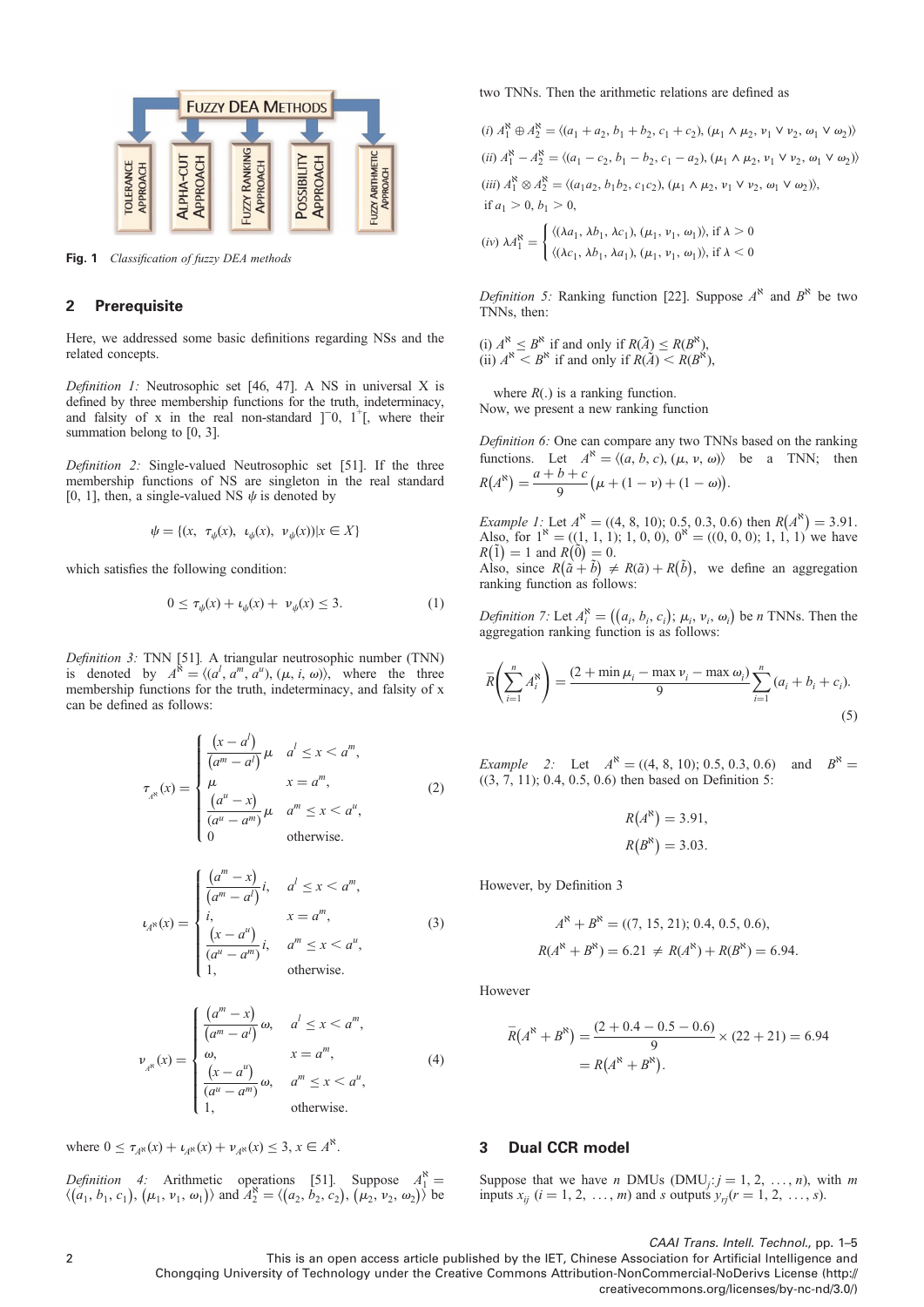<span id="page-3-0"></span>If  $DMU_0$  is under consideration, then the dual CCR model is defined as [[1](#page-4-0)]

$$
\theta_o^* = \max \frac{\sum_{r=1}^s u_r y_{ro}}{\sum_{i=1}^m v_i x_{io}}
$$
\ns.t.  
\n
$$
\frac{\sum_{r=1}^s u_r y_{rj}}{\sum_{i=1}^m v_i x_{ij}} \le 1, \quad \forall j
$$
\n
$$
u_r, v_i \ge 0 \quad \forall r, i
$$
\n(6)

where  $u_r$  and  $v_i$  are the related weights.

The above non-linear programming may be converted as follows to simplify the computation:

$$
\theta_o^* = \max \sum_{r=1}^s u_r y_{ro}
$$
  
s.t.  

$$
\sum_{i=1}^m v_i x_{io} = 1
$$
 (7)  

$$
\sum_{r=1}^s u_r y_{rj} - \sum_{i=1}^m v_i x_{ij} \le 0,
$$
  

$$
u_r, v_i \ge 0 \quad \forall r, i
$$

The DMU<sub>o</sub> is efficient if  $\theta_o^* = 1$ , otherwise, it is inefficient.

## 4 Neutrosophic DEA based on TNNs

Consider the input and output for the jth DMU as the following TNNs:

$$
x_{ij}^R = \left( \left( x_{ij}^l, x_{ij}^m, x_{ij}^u \right); \mu_{x_{ij}}, \nu_{x_{ij}}, \omega_{x_{ij}} \right),
$$
  

$$
y_{ij}^R = \left( \left( y_{rj}^l, y_{rj}^m, y_{rj}^u \right); \mu_{y_{rj}}, \nu_{y_{rj}}, \omega_{y_{rj}} \right).
$$

Then the triangular neutrosophic CCR model called TNN–CCR is defined as follows:

$$
\theta_o^* = \max \sum_{r=1}^s u_r y_o^{\aleph}
$$
  
s.t.  

$$
\sum_{i=1}^m v_i x_o^{\aleph} = 1^{\aleph}
$$
  

$$
\sum_{r=1}^s u_r y_r^{\aleph} - \sum_{i=1}^m v_i x_j^{\aleph} \le 0^{\aleph},
$$
  

$$
u_r, v_i \ge 0 \quad \forall r, i.
$$
 (8)

Here, to solve model (8), we propose the following algorithm (Fig. 2):

Theorem 1: Models (7) and (8) are equivalent.

Proof: By considering the aggregation ranking function and Algorithm 1, it is easy to see that each optimal feasible solution of model (8) is an optimal feasible solution of model (7) and vice versa.

Step 1. Construct the problem as the Model (8).

Step 2. By Definition 3, concert the Model (8) into Model  $(9)$ :

$$
\theta_{o}^{*} = \max \sum_{r=1}^{s} u_{r} \Big( \Big( y_{m}^{l}, y_{m}^{m}, y_{m}^{u} \Big); \mu_{y_{m}}, \nu_{y_{m}}, \omega_{y_{m}} \Big) \qquad (9)
$$
  
s t.  

$$
\sum_{i=1}^{m} v_{i} \Big( \Big( x_{io}^{l}, x_{io}^{m}, x_{io}^{u} \Big); \mu_{x_{io}}, \nu_{x_{io}}, \omega_{x_{io}} \Big) = I^{8}
$$
  

$$
\sum_{r=1}^{s} u_{r} \Big( \Big( y_{ij}^{l}, y_{ij}^{m}, y_{ij}^{u} \Big); \mu_{y_{ij}}, \nu_{y_{ij}}, \omega_{y_{ij}} \Big) \leq \sum_{i=1}^{m} v_{i} \Big( \Big( x_{ij}^{l}, x_{ij}^{m}, x_{ij}^{u} \Big); \mu_{x_{ij}}, \nu_{x_{ij}}, \omega_{x_{ij}} \Big),
$$
  

$$
u_{x}, v_{i} \geq 0 \qquad \forall r, i.
$$

Step 3. Using the aggregation ranking function, convert Model (9) into Model (10):

$$
\overline{R}(\theta_o^*) = \max \overline{R}(\sum_{r=1}^{\infty} u_r ((y_m^j, y_m^m, y_m^u); \mu_{y_m}, \nu_{y_m}, \omega_{y_m})) \qquad (10)
$$
\n*s t.*\n
$$
\overline{R}(\sum_{i=1}^m v_i ((x_{io}^l, x_{io}^m, x_{io}^u); \mu_{x_b}, \nu_{x_b}, \omega_{x_b})) = \overline{R}(\mathbf{I}^{\mathbf{x}})
$$
\n
$$
\overline{R}(\sum_{r=1}^s u_r ((y_{ij}^l, y_{ij}^m, y_{ij}^u); \mu_{y_{ij}}, \nu_{y_{ij}}, \omega_{y_{ij}})) \le
$$
\n
$$
\overline{R}(\sum_{i=1}^m v_i ((x_{ij}^l, x_{ij}^m, x_{ij}^u); \mu_{x_{ij}}, \nu_{x_{ij}}, \omega_{x_{ij}})),
$$
\n
$$
u_{\cdot}, v_{\cdot} \ge 0 \qquad \forall r, i.
$$

Step 4. Using Definition 6, convert the Model (10) into the next crisp model:

$$
\begin{split} &\overline{R}\left(\theta_{\circ}^{*}\right)=\max\left[\frac{\left(2+\min_{1\leq r\leq s}\mu_{y_{\infty}}-\max_{1\leq r\leq s}\nu_{y_{\infty}}-\max_{1\leq r\leq s}\alpha_{y_{\infty}}\right)}{9}\sum_{r=1}^{s}\boldsymbol{u}_{r}\left(\boldsymbol{y}_{r\circ}^{l}+\boldsymbol{y}_{r\circ}^{m}+\boldsymbol{y}_{r\circ}^{u}\right)\right] \\ &\leq s\boldsymbol{1}. \\ &\frac{\left(2+\min_{1\leq r\leq m}\mu_{x_{\infty}}-\max_{1\leq r\leq m}\nu_{x_{\infty}}-\max_{1\leq r\leq m}\alpha_{x_{\infty}}\right)}{9}\sum_{i=1}^{m}\boldsymbol{v}_{i}\left(\boldsymbol{x}_{r\circ}^{l}+\boldsymbol{x}_{r\circ}^{m}+\boldsymbol{x}_{\infty}^{u}\right)=1, \\ &\frac{\left(2+\min_{1\leq r\leq s}\mu_{y_{\infty}}-\max_{1\leq r\leq s}\omega_{y_{\infty}}\right)}{9}\sum_{r=1}^{s}\boldsymbol{u}_{r}\left(\boldsymbol{y}_{r\circ}^{l}+\boldsymbol{y}_{\infty}^{m}+\boldsymbol{y}_{\infty}^{u}\right)\leq\\ &\frac{\left(2+\min_{1\leq r\leq m}\mu_{x_{\infty}}-\max_{1\leq r\leq m}\alpha_{x_{\infty}}\right)}{9}\sum_{i=1}^{m}\boldsymbol{v}_{i}\left(\boldsymbol{x}_{\in}^{l}+\boldsymbol{x}_{\infty}^{m}+\boldsymbol{x}_{\infty}^{u}\right), \\ &\boldsymbol{u}_{r},\boldsymbol{v}_{i}\geq 0 \end{split}
$$

Step 5. Run the crisp model of Step 4 and get the optimal efficiency of each DMUs.

| Fig. 2<br>Algorithm |  |
|---------------------|--|
|---------------------|--|

Table 1 Inputs and outputs of five DMUs

| <b>DMU</b> | DMU <sub>1</sub> | DMU <sub>2</sub> | DMU <sub>2</sub> | DMU <sub>4</sub> | DMU <sub>5</sub> |
|------------|------------------|------------------|------------------|------------------|------------------|
| input 1    | (3.5, 4,         | (2.9, 2.9,       | (4.4, 4.9,       | (3.4, 4.1,       | (5.9, 6.5,       |
|            | $4.5$ ; 0.7,     | $(2.9)$ ; 0.6,   | $5.4$ ; 0.6,     | (4.8): 0.4.      | $7.1$ ; 0.7,     |
|            | 0.4, 0.3         | 0.5, 0.2         | 0.4, 0.1         | 0.3, 0.2         | 0.4, 0.3         |
| input 2    | (1.9, 2.1,       | (1.4, 1.5,       | (2.2, 2.6,       | (2.2, 2.3,       | (3.6, 4.1,       |
|            | $2.3$ : 0.4.     | $(1.6)$ ; 0.8,   | $3.0$ ; 0.7,     | $2.4$ ; 1.0,     | $(4.6)$ ; 0.9,   |
|            | 0.3, 0.5         | 0.2, 0.1         | 0.4, 0.2         | 0.0, 0.0         | 0.1, 0.1         |
| output     | (2.4, 2.6,       | (2.2, 2.2,       | (2.7, 3.2,       | (2.5, 2.9,       | (4.4, 5.1,       |
| 1          | $(2.8)$ ; 0.9,   | $(2.2)$ ; 0.9,   | $3.7$ : 0.7.     | $3.3$ : $0.7$ .  | $5.8$ ; 0.8,     |
|            | 0.2, 0.1         | 0.3, 0.0         | 0.5, 0.2         | 0.5, 0.1         | 0.4, 0.2         |
| output     | (3.8, 4.1,       | (3.3, 3.5,       | (4.3, 5.1,       | (5.5, 5.7,       | (6.5, 7.4,       |
| 2          | $(4.4)$ ; 0.8,   | $3.7$ ; 1.0,     | $5.9$ ; 0.7,     | $5.9$ ; 0.4,     | $8.3$ ; 0.5,     |
|            | 0.5, 0.1         | 0.0, 0.0         | 0.5, 0.1         | 0.2, 0.1         | 0.0, 0.2         |

## 5 Numerical test

Here, we select an example of [[63\]](#page-5-0) to illustrate the results obtained in previous sections.

Consider five DMUs as Table 1 that consume two inputs to produce two outputs.

### CAAI Trans. Intell. Technol., pp. 1–5

This is an open access article published by the IET, Chinese Association for Artificial Intelligence and 3 Chongqing University of Technology under the Creative Commons Attribution-NonCommercial-NoDerivs License (http:// creativecommons.org/licenses/by-nc-nd/3.0/)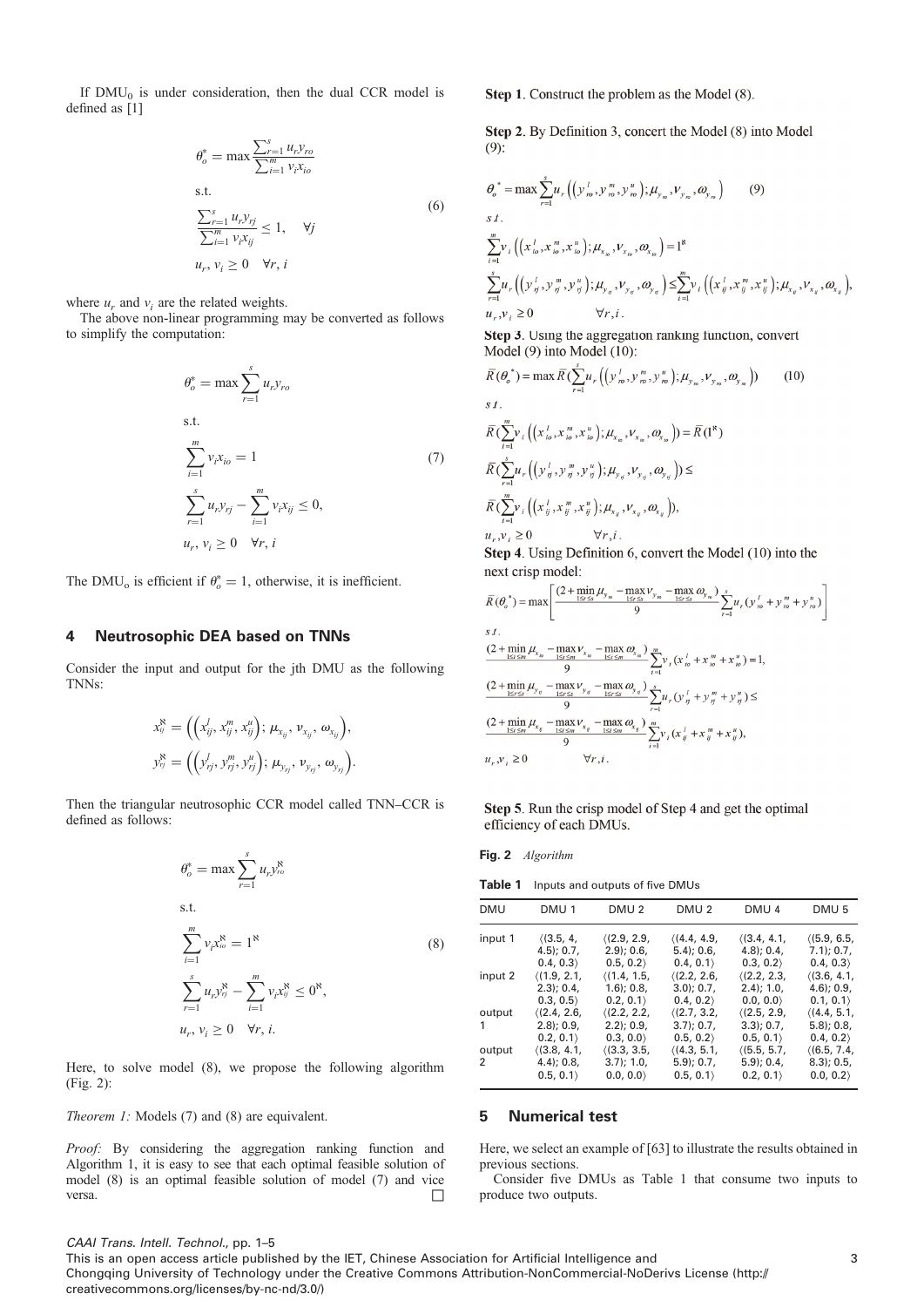<span id="page-4-0"></span>Next, we apply Algorithm 1 for the mentioned problem. For example, Algorithm 1 for  $DMU_1$  can be applied as follows: First, By Table 1, we have the following TNN-DEA model:

 $\theta_1^*$ 

$$
= max (  $2.4, 2.6, 2.8, 0.9, 0.2, 0.1 > u_1$   
+  $2.3, 4.1, 4.4, 0.8, 0.5, 0.1 > u_2$ )  
s.t.  
 $3.5, 4.0, 4.5, 0.7, 0.4, 0.3 > v_1$   
+  $1.9, 2.1, 2.3, 0.4, 0.3, 0.5 > v_2 = 1^8$ ,  
 $2.4, 2.6, 2.8, 0.9, 0.2, 0.1 > u_1$   
+  $3.8, 4.1, 4.4, 0.8, 0.5, 0.1 > u_2 \le$   
 $3.5, 4.0, 4.5, 0.7, 0.4, 0.3 > v_1$   
+  $1.9, 2.1, 2.3, 0.4, 0.3, 0.5 > v_2$ ,  
 $2.2, 2.2, 2.2, 0.9, 0.3, 0.0 > u_1$   
+  $3.3, 3.5, 3.7, 1.0, 0.0, 0.0 > u_2 \le$   
 $2.9, 2.9, 2.9, 0.6, 0.5, 0.2 > v_1$   
+  $1.4, 1.5, 1.6, 0.8, 0.2, 0.1 > v_2$ ,  
 $2.7, 3.2, 3.7, 0.7, 0.5, 0.2 > u_1$   
+  $4.3, 5.1, 5.9, 0.7, 0.5, 0.1 > u_2 \le$   
 $4.4, 4.9, 5.4, 0.6, 0.4, 0.1 > v_1$   
+  $2.2, 2.6, 3.0, 0.7, 0.4, 0.2 > v_2$ ,  
 $2.5, 2.9, 3.3, 0.7, 0.5, 0.1 > u_1$   
+  $5.5, 5.7, 5.9, 0.4, 0.2, 0.1 > u_2 \le$   
 $3.4, 4.1, 4.8, 0.4,$
$$

Finally based on Step 4 of Algorithm 1, we convert the above model to the following model:

 $\theta_1^* = \max 1.9063u_1 + 3.0061u_2$ s.t.  $2.0004v_1 + 1.0502v_2 = 1$ ,  $(1.9063u_1 + 3.0061u_2) - (2.0004v_1 + 1.0502v_2) \le 0,$  $(1.9067u_1 + 3.0334u_2) - (1.8366v_1 + 0.95v_2) \le 0,$  $(2.1331u_1 + 3.3997u_2) - (3.2663v_1 + 1.7332v_2) \le 0,$  $(1.74u_1 + 3.42u_2) - (2.5965v_1 + 1.4566v_2) \le 0$  $(3.2298u_1 + 4.6864u_2) - (4.3329v_1 + 2.7331v_2) \le 0,$  $u_r, v_i \ge 0$   $r, i = 1, 2.$ 

After computations with Matlab, we obtain  $\theta_1^* = 0.9183$  for DMU<sub>1</sub>.

#### 6 **Results analysis**

Here, we illustrate the results. If we solve the mentioned example for all DMUs, we obtain the results of Table 2.

So, by our model, we have

$$
DMU_2 > DMU_1 > DMU_4 > DMU_5 > DMU_3
$$

However, by the existing model of [63] we have

 $DMU<sub>4</sub> > DMU<sub>2</sub> > DMU<sub>5</sub> > DMU<sub>1</sub> > DMU<sub>3</sub>$ 

Owing to the existence of several production frontiers that adopted in the process of efficiency measure of model [63], the mentioned Table 2 Efficiencies of the DMUs based on TNN-DEA





Fig. 3 Comparison of various models of DEA under neutrosophic environment

Table 3 Results of the DMUs based on intuitionistic fuzzy data

| <b>DMUs</b>           |        |        |             |             | b      |
|-----------------------|--------|--------|-------------|-------------|--------|
| efficiency<br>ranking | 1.0000 | 0.8587 | 0.5760<br>b | 0.7779<br>3 | 0.5934 |

results are incompatible with our results. Moreover, both results show that  $DMU<sub>2</sub>$  is the worst DMU.

Next, we test input-oriented BCC [3], output-oriented BCC [3], and SBM [7] models of DEA by our algorithm. Fig. 3 shows these results

From Fig. 3, we can see that  $DMU<sub>2</sub>$  is the best.

Next, we investigate the impact of the neutrosophic parameter in the ranking of DMUs. To this end, we obtain the result based on the triangular intuitionistic fuzzy information. Table 3 shows the efficiencies of DMUs according to the triangular intuitionistic fuzzy information.

It is interesting to see that without considering the indeterminacy information  $DMU_2 < DMU_1$ . So, it can conclude that with neutrosophic information, we can obtain realistic results.

#### **Conclusion**  $\overline{7}$

In this study, we introduce the neutrosophic DEA and propose a novel model to solve it. Since the existing arithmetic operations of TNNs are complicated and could not consider the relationship between three membership functions for the truth, indeterminacy, and falsity of different TNNs easily, a new ranking function is introduced to overcome the existing problem. Besides, an aggregation ranking function is presented to obtain the summation of TNNs reliably. A new algorithm using these ranking functions is also presented to obtain the efficiency of each DMU without any unreasonable evaluation values. Finally, we use an example to illustrate the practicality and validity of the proposed method. We also implement some other models of DEA such as input-oriented BCC, output-oriented BCC, and SBM models by our algorithm, and obtain promising results. Furthermore, we investigate the impact of the indeterminacy parameter in the ranking of DMUs. Finally, from the obtained results, it can be concluded that the model is efficient and convenient.

#### **References** 8

- [1] Charnes, A., Cooper, W.W., Rhodes, E.: 'Measuring the efficiency of decision making units', Eur. J. Oper. Res., 1978, 2, (6), pp. 429-444
- $\lceil 2 \rceil$ Farrell, M.J.: 'The measurement of productive efficiency', J. R. Stat. Soc. A, Gen., 1957, 120, (3), pp. 253-281

CAAI Trans. Intell. Technol., pp. 1-5 This is an open access article published by the IET, Chinese Association for Artificial Intelligence and Chongqing University of Technology under the Creative Commons Attribution-NonCommercial-NoDerivs License (http:// creativecommons.org/licenses/by-nc-nd/3.0/)